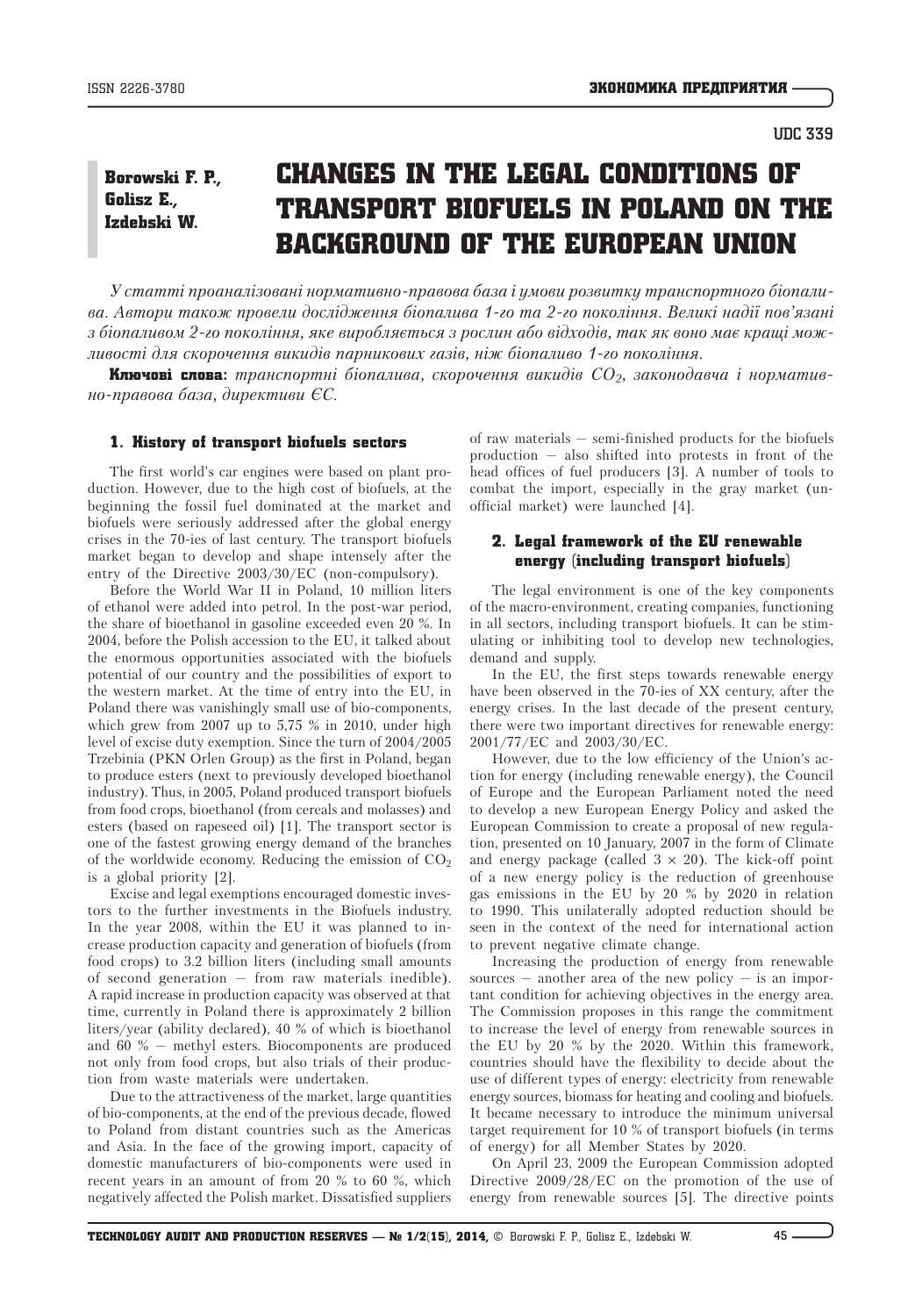out quantitative targets for the share of renewable energy in energy consumption of individual member states in 2020. Polish goal is 15 % (In the package has been adopted 20 %, than for Poland, was reduced to 15 %), and according to realized research study it was close to achieve [6, 7]. Currently, these realities have changed slightly  $-$  in many sectors of the RES there are delays in achieving the objectives of the indicator, changed the law, or there is no (there is no awaited Law on RES in Poland).

Tabl. 1 shows the planned share of renewable energy in total energy consumption for the EU member states in 2020.

Table 1

Planned and actual share of renewable energy in energy consumption of individual member states in 2005 and 2020

| Country        | The share of renewable<br>energy sources (RES) in<br>the consumption of primary<br>energy in 2005 (%) | The share of renewable<br>energy sources (RES) in<br>the consumption of primary<br>energy in 2020 (%) |  |
|----------------|-------------------------------------------------------------------------------------------------------|-------------------------------------------------------------------------------------------------------|--|
| Belgium        | 2,2                                                                                                   | 13,0                                                                                                  |  |
| Bułgaria       | 9,4                                                                                                   | 16,0                                                                                                  |  |
| Czech Republic | 6,1                                                                                                   | 13,0                                                                                                  |  |
| Denmark        | 17,0                                                                                                  | 30,0                                                                                                  |  |
| Germany        | 5,8                                                                                                   | 18,0                                                                                                  |  |
| Estonia        | 18,0                                                                                                  | 25,0                                                                                                  |  |
| Ireland        | 3,1                                                                                                   | 16,0                                                                                                  |  |
| Greece         | 6,9                                                                                                   | 18,0                                                                                                  |  |
| Spain          | 8,7                                                                                                   | 20,0                                                                                                  |  |
| France         | 10,3                                                                                                  | 23,0                                                                                                  |  |
| Italy          | 5,2                                                                                                   | 17,0                                                                                                  |  |
| Cyprus         | 2,9                                                                                                   | 13,0                                                                                                  |  |
| Latvia         | 34,9                                                                                                  | 42,0                                                                                                  |  |
| Lithuania      | 15,0                                                                                                  | 23,0                                                                                                  |  |
| Luxemburg      | 0,9                                                                                                   | 11,0                                                                                                  |  |
| Hungary        | 4,3                                                                                                   | 13,0                                                                                                  |  |
| Malta          | 0,0                                                                                                   | 10,0                                                                                                  |  |
| Nederlands     | 2,4                                                                                                   | 14,0                                                                                                  |  |
| Austria        | 23,3                                                                                                  | 34,0                                                                                                  |  |
| Poland         | 7,2                                                                                                   | 15,0                                                                                                  |  |
| Portugal       | 20,5                                                                                                  | 31,0                                                                                                  |  |
| Romania        | 17,8                                                                                                  | 24,0                                                                                                  |  |
| Slovenia       | 16,0                                                                                                  | 25,0                                                                                                  |  |
| Slovakia       | 6,7                                                                                                   | 14,0                                                                                                  |  |
| Finland        | 28,5                                                                                                  | 38,0                                                                                                  |  |
| Sweden         | 39,8                                                                                                  | 49,0                                                                                                  |  |
| UK             | 1,3                                                                                                   | 15,0                                                                                                  |  |

Source: Directive 2009/28/EC of the European Parliament and the Council on the promotion of the use of energy from renewable sources. 23.01.2008.

This document, in order to intensify the development of renewable energy sector in Europe, contains a number of mechanisms, among others, possibility to trade certificates of origin on the Community market.

Articles 15 and 16 of this Directive focus on environmental sustainability by identifying the criteria including e. g. biofuels. They concern the types of fields, on which activity of energy crops can not function, among them the areas to be protected (eg, landscape parks, nature reserves, etc.) due to the valuable natural assets.

Great hopes are connected with the 2 generation transport biofuels, which are produced from plants: non-energy

This generation, however, requires a strong support from external environment. Biofuels of the 2 generation can be produced in greater diversification of raw materials (raw non-food agricultural residues and municipal plants of food processing) and in the future they can be produced at a lower cost, can bring benefits in terms of GHG reduction. The 2 generation should reduce the use of energy crops for food [8]. Tabl. 2, 3 show typical values of saving in greenhouse gas emissions for transport biofuels.

Table 2

Typical and default value for biofuels if produced with no net carbon emissions from land-use change [5]

| Biofuel production pathway                                                               | Typical<br>greenhouse<br>gas emission<br>saving         | Default<br>greenhouse<br>gas emission<br>saving |
|------------------------------------------------------------------------------------------|---------------------------------------------------------|-------------------------------------------------|
| Sugar beet ethanol                                                                       | 61 %                                                    | 52 %                                            |
| Wheat ethanol (process fuel not specified)                                               | 32 %                                                    | 16 %                                            |
| Wheat ethanol (lignite as process fuel in<br>CHP plant)                                  | 32 %                                                    | 16 %                                            |
| Wheat ethanol (natural gas as process fuel<br>in conventional boiler)                    | 45 %                                                    | 34 %                                            |
| Wheat ethanol (natural gas as process fuel<br>in CHP plant)                              | 53 %                                                    | 47 %                                            |
| Wheat ethanol (straw as process fuel in<br>CHP plant)                                    | 69 %                                                    | 69 %                                            |
| Corn (maize) ethanol, Community produ-<br>ced (natural gas as process fuel in CHP plant) | 56 %                                                    | 49 %                                            |
| Sugar cane ethanol                                                                       | 71 %                                                    | 71 %                                            |
| The part from renewable sources of ethyl-<br>tertio-butyl-ether (ETBE)                   | Equal to that of the ethanol<br>production pathway used |                                                 |
| The part from renewable sources of tertiary-<br>amyl-ethyl-ether (TAEE)                  | Equal to that of the ethanol<br>production pathway used |                                                 |
| Rape seed biodiesel                                                                      | 45 %                                                    | 38 %                                            |
| Sunflower biodiesel                                                                      | 58 %                                                    | 51 %                                            |
| Soybean biodiesel                                                                        | 40 %                                                    | 31 %                                            |
| Palm oil biodiesel (process not specified)                                               | 36 %                                                    | 19 %                                            |
| Palm oil biodiesel (process with methane<br>capture at oil mill)                         | 62 %                                                    | 56 %                                            |
| Waste vegetable or animal (*) oil biodiesel                                              | 88%                                                     | 83 %                                            |
| Hydrotreated vegetable oil from rape seed                                                | 51 %                                                    | 47 %                                            |
| Hydrotreated vegetable oil from sunflower                                                | 65 %                                                    | 62 %                                            |
| Hydrotreated vegetable oil from palm oil<br>(process not specified)                      | 40 %                                                    | 26 %                                            |
| Hydrotreated vegetable oil from palm oil<br>(process with methane capture at oil mill)   | 68 %                                                    | 65 %                                            |
| Pure vegetable oil from rape seed                                                        | 58 %                                                    | 57 %                                            |
| Biogas from municipal organic waste as<br>compressed natural gas                         | 80 %                                                    | 73 %                                            |
| Biogas from wet manure as compressed<br>natural gas                                      | 84 %                                                    | 81 %                                            |
| Biogas from dry manure as compressed<br>natural gas                                      | 86 %                                                    | 82 %                                            |

\* Not including animal oil produced from animal by-products classified as category 3 material in accordance with Regulation (EC) No 1774/2002 of the European Parliament and of the Council of 3 October 2002 laying down health rules on animal by-products not intended for human consumption [1]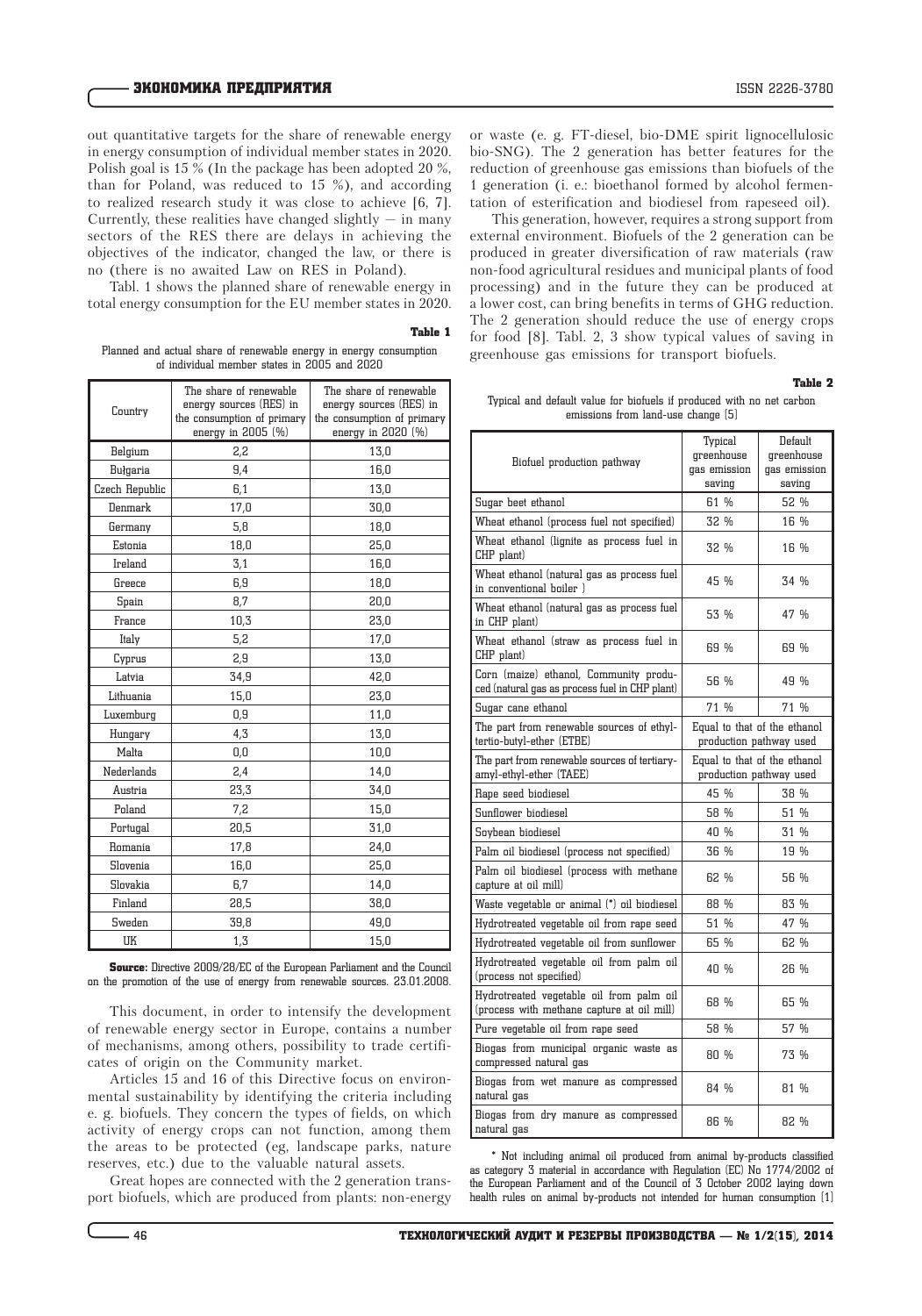## Table 3

Estimated typical and default values for future biofuels that were not on the market or were on the market only in negligible quantities in January 2008, if produced with no net carbon emissions from land-use change [5]

| Biofuel production pathway                                             | Typical green-<br>house gas emis-<br>sion saving         | Default green-<br>house gas<br>emission saving |
|------------------------------------------------------------------------|----------------------------------------------------------|------------------------------------------------|
| Wheat straw ethanol                                                    | 87%                                                      | 85 %                                           |
| Waste wood ethanol                                                     | 80 %                                                     | 74 %                                           |
| Farmed wood ethanol                                                    | 76 %                                                     | 70 %                                           |
| Waste wood Fischer-Tropsch diesel                                      | 95 %                                                     | 95 %                                           |
| Farmed wood Fischer-Tropsch diesel                                     | 93 %                                                     | 93 %                                           |
| Waste wood dimethylether (DME)                                         | 95 %                                                     | 95 %                                           |
| Farmed wood DME                                                        | 92 %                                                     | 92 %                                           |
| Waste wood methanol                                                    | 94 %                                                     | 94 %                                           |
| Farmed wood methanol                                                   | 91 %                                                     | 91 %                                           |
| The part from renewable sources of<br>methyl-tertio-butyl-ether (MTBE) | Equal to that of the methanol<br>production pathway used |                                                |

Europe's energy policy known as  $\le 3 \times 20$  (or  $30 \times 20+10$ ) is presented in the document [9] which is the «flagship» of the first of a series of three EC energyclimate packages from the years 2007 to 2008. The objective of the Union's action in the current and subsequent decades is the verification of the basic document — the Lisbon Strategy — which aims to create structural solutions capable of managing the crisis and promoting sustainable development, job creation, innovation and competitiveness.

By 2012, EU Member States have to prepare a report on the progress of national improvement of the EU biofuel policy with regard to sustainability criteria for biofuels. By 2014, the European Commission has to review policy on the  $CO<sub>2</sub>$  savings thresholds taking into consideration the available technologies. These thresholds are particularly important for biofuel producers, for example, biodiesel produced from rapeseed oil has a rate of «saving» 38 %, it means that it could be counted as «green» energy source until 2017. Later, manufacturers will have to improve production technology, or to introduce new calculation, which prove that their biofuels contribute in the reduction of carbon dioxide and will achieve the required degree (minimum of 50 % from 2017). Much greater demands will be dedicated to imported biofuels, such as from other continents, where there is a likelihood that energy crops for fuel transport damage forests (tropical), and biofuel is transported to the EU on tankers with non-renewable-fuel engine.

New European Union legislation favors biofuel 2 generation. They have to be doubly favored by introducing the «Double Bonus», which would promote biofuels from non-food raw materials. This bonus (converter) can also be fourfold. However, there is no final agreement in this subject, but nevertheless it is a clear signal to support next-generation transport biofuels.

On June 10<sup>th</sup> 2010, guidelines for sustainable package including criteria for biofuels were described, which means that biofuels produced in the EU and imported will not contribute to environmental devastation.

The package provides for:

1. Quality certificates, confirming that biofuels are fuels, characteristic of « sustainability». The Commission encourages industry, governments and NGOs to establish a voluntary scheme for certifying biofuels, and standards must be recognized by the EC. One of the key criteria is the establishment of an independent audit, which would control the production cycle of the agricultural producer by converting trade to fuel suppliers at petrol stations. The audit should be fair and independent. Certificate of quality is to be granted for a maximum period of five years subject to conduct annual audits. 2. Protecting untouched nature. Biofuels should not be made from raw materials from tropical forests or recently grubbed areas, drained peatlands, wetland or areas characterized by biodiversity.

3. Only biofuels provide high saving  $CO<sub>2</sub>$  emissions will be promoted. Member States should implement national goals of renewable energy using biofuels  $-$  saving  $CO<sub>2</sub>$ emissions. By 2016, including savings in  $CO<sub>2</sub>$  emissions 35 % from 2017 — 50, from 2018 — 60 %.

Only certified biofuels will be able to be taken into account for the calculation of national biofuel consumption (NIT — National Indicative Target) in transport in particular Union countries, and only this kind of biofuels will be able to receive public support. It should be emphasized that this certification scheme is the most rigorous in the world and provide the highest standards of environmental protection and will have a positive impact on the regions of the world from which the raw materials for the production of biofuels are imported. On the other hand, it will provide the protective mechanism of the European fuel market.

New legal element of biofuels is ILUC «indirect land use change» — it means indirect change in land use as a result of development of crops for biofuels. ILUC indirect effects of changes in land use intended for the cultivation of raw materials for the production of biofuels, which relate to the unintended consequences of increasing greenhouse carbon dioxide due to changes in land use around the world, caused by the expansion of crops for bioethanol production of methyl esters of fatty acids in response to increased global demand for biofuels.

The production of biofuels (biocomponents) can indirectly affect deforestation and conversion of areas, including changes in fragile ecosystems. When existing agricultural lands are managed in the cultivation of energy crops, agricultural production for other purposes may be moved to another location at the expense of forests, grassland, peatland or entire ecosystems, representing organic carbon storage. This may contribute to a significant increase of greenhouse gas emissions from soil and vegetation deleted but to increase the risk of food security and food safety dispose of indigenous peoples.

The remarkable fact is that ILUC is not only subject of bio-fuels and bio-components to which the raw materials are grown on about 2 % of the acreage at global scale. The increase in the effect of ILUC may also be observed in such field as: non-agricultural land use, development of urban infrastructure, the development of road infrastructure and many other activities. Thus it is preferred using global and systemic approach to mitigating the effects of ILUC.

## 3. Evaluation of the legal aspects in Poland

Aspects related to the certification and quality of biocomponents begin to play a role also in Poland. These aspects were very widely described at recent conferences RENEXPO (2012, 2013) [10].

As mentioned earlier in EU, RED Directive 2009/28/EC operates (and accompanying directives, regulations), while